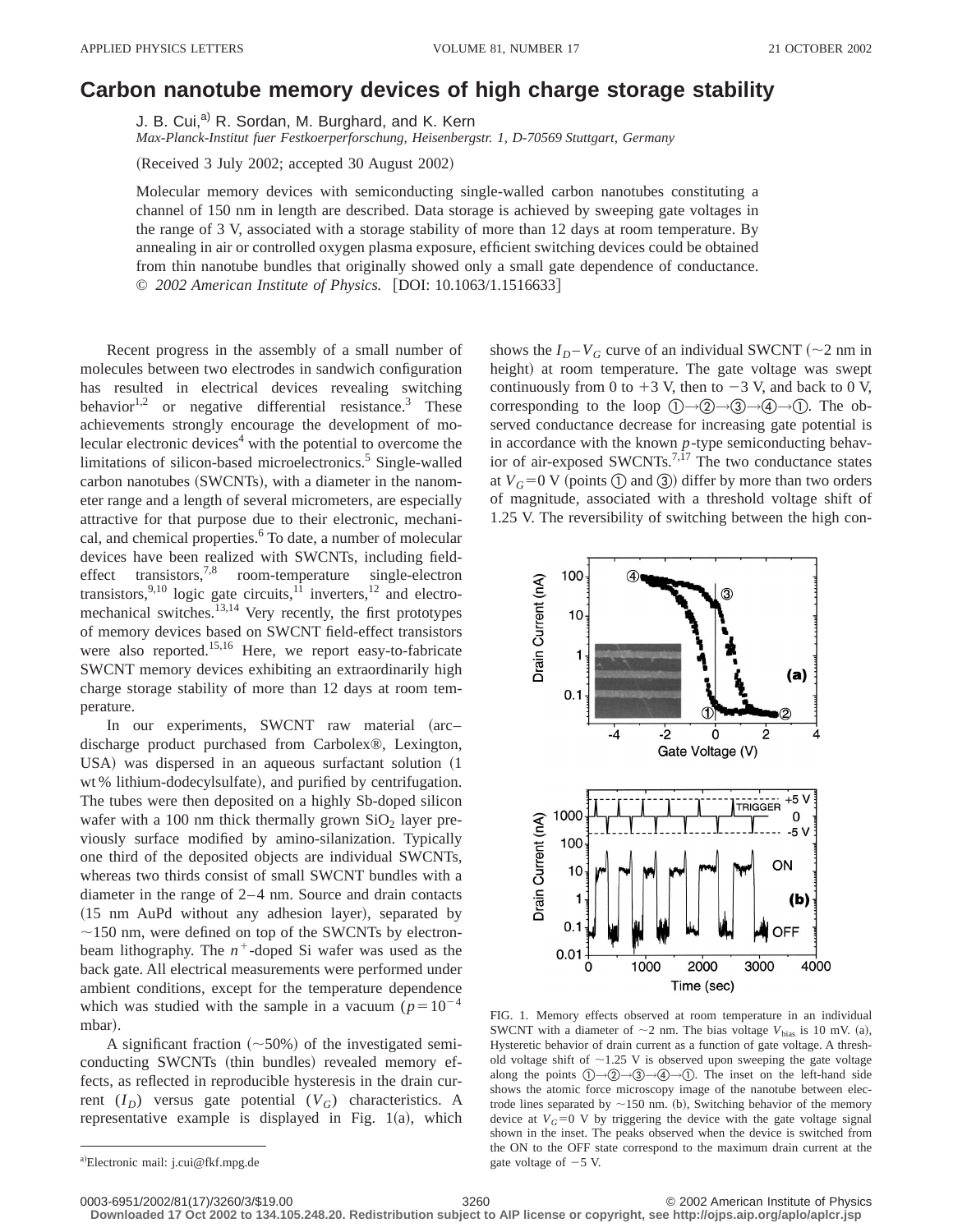

FIG. 2. (a), Evolution of memory effects in a thin SWCNT bundle upon thermal annealing at 335 K in air. The different loops correspond to the data obtained at room temperature with  $V_{bias} = 1$  mV after annealing for 0, 3, 6, and 9 hr, respectively. (b) Memory effects for a thin SWCNT bundle at room temperature after subsequent oxygen plasma treatments. The three curves correspond to the data obtained with  $V_{bias} = 10$  mV after plasma exposure for 0, 15, and 25 s, respectively.

ductance  $(ON)$  and low conductance  $(OFF)$  states within the SWCNT device is demonstrated in Fig.  $1(b)$ . The two stable states at  $V_G=0$  V can be reproducibly adjusted by triggering the device with the gate voltage signal (varying between  $\pm 5$ V) displayed in the inset. When the devices were held at zero-gate voltage or removed from the sample holder, and stored under ambient conditions, both the ON and OFF state turned out to be stable over a period of at least 12 days.

Memory devices of the same high storage stability could be obtained also from thin SWCNT bundles which consisted of a mixture of semiconducting and metallic tubes, and therefore showed only a weak gate dependence of conductance. For that purpose, two different methods proved to be effective. In the first case, the samples were heated for several hours in air. Figure  $2(a)$  illustrates the evolution of hysteretic behavior of a SWCNT bundle subjected to three annealing steps, performed at 335 K for 3, 6, and 9 h in total, respectively. While before annealing, no clear hysteresis loop was observed within the gate voltage range of  $\pm 15$  V, pronounced memory effects are found after 6 h annealing. The ratio between the current in the ON and OFF state has increased from 10 at the beginning to more than  $10<sup>3</sup>$  after 9 h of annealing. It is further noticed that although the OFF current is significantly decreased upon annealing, the ON current remains almost unchanged. Noteworthy, SWCNT bundles revealing similar hysteresis at the beginning as in Fig. 2(a), but annealed in a vacuum ( $p=10^{-7}$  mbar) at 340 K for 9 hr, displayed only little change in the  $I_D - V_G$  curves.



FIG. 3. Low-temperature (84 and 12 K) memory effects in the annealed SWCNT bundle of Fig.  $2(a)$ .

treatment at room temperature. Starting from a thin SWCNT bundle with small gate dependence, corresponding to the top curve in Fig.  $2(b)$ , a significantly increased gate dependence and hysteresis were obtained after 15 s of oxygen plasma treatment  $(50 W,$  oxygen pressure 0.5 mbar). As can be seen from the middle loop, the conductance of the plasmamodified bundle can be modulated via the gate potential over almost three orders of magnitude. For longer plasma treatments, destruction of the nanotubes became apparent. The bottom loop indicates that after 25 s of oxygen plasma exposure, the conductance of the bundle has decreased by more than three orders of magnitude, and no regular hysteresis can be detected any more.

The changes observed in Figs.  $2(a)$  and  $2(b)$  could be explained by two possible effects of the heat treatment in air and the exposure to oxygen plasma. First, the metallic  $tube(s)$  within a SWCNT bundle may be preferably oxidized under these conditions, resulting in an increased gate dependence due to the remaining, intact semiconducting tubes. Second, oxidation-related defects are likely to be formed in the remaining amorphous carbon particles on the bundle surface, in the originally intact metallic tubes within a bundle, or at the  $SiO<sub>2</sub>$  surface.<sup>15</sup> These types of defects could act as charge storage traps, and their close proximity to the surface of the semiconducting  $SWCNT(s)$  would account for the large threshold voltage shifts observed for small gate potentials. Charge carriers injected from the  $SWCNT(s)$  into these traps will allow the devices to function similar to electrically erasable, programmable, read-only memories.<sup>18</sup> That such closely attached charge storage units are indeed responsible for the memory effects is supported by electrical measurements at low temperatures. This is exemplified in Fig. 3, which shows data obtained from the same bundle as in Fig.  $2(a)$ . Although at 12 K, the threshold voltage shift is reduced by a factor of  $\sim$ 2 as compared to room temperature, the switching between the ON and OFF states differing by more than three orders of magnitude in conductance is still existent at lower temperatures. Reproducible switching was detected down to 5 K. It is noticed that the curve measured at 12 K displays numerous sharp peaks originating from singleelectron charging of the tube, which is generally observed at sufficiently low temperatures.<sup>19</sup> The persistence of hysteresis at low temperature excludes that mobile ions within the  $SiO<sub>2</sub>$ insulator are the origin of the memory effects, since ion hopping is frozen out at liquid-helium temperature due to the

The second method involves controlled oxygen plasma **Downloaded 17 Oct 2002 to 134.105.248.20. Redistribution subject to AIP license or copyright, see http://ojps.aip.org/aplo/aplcr.jsp**